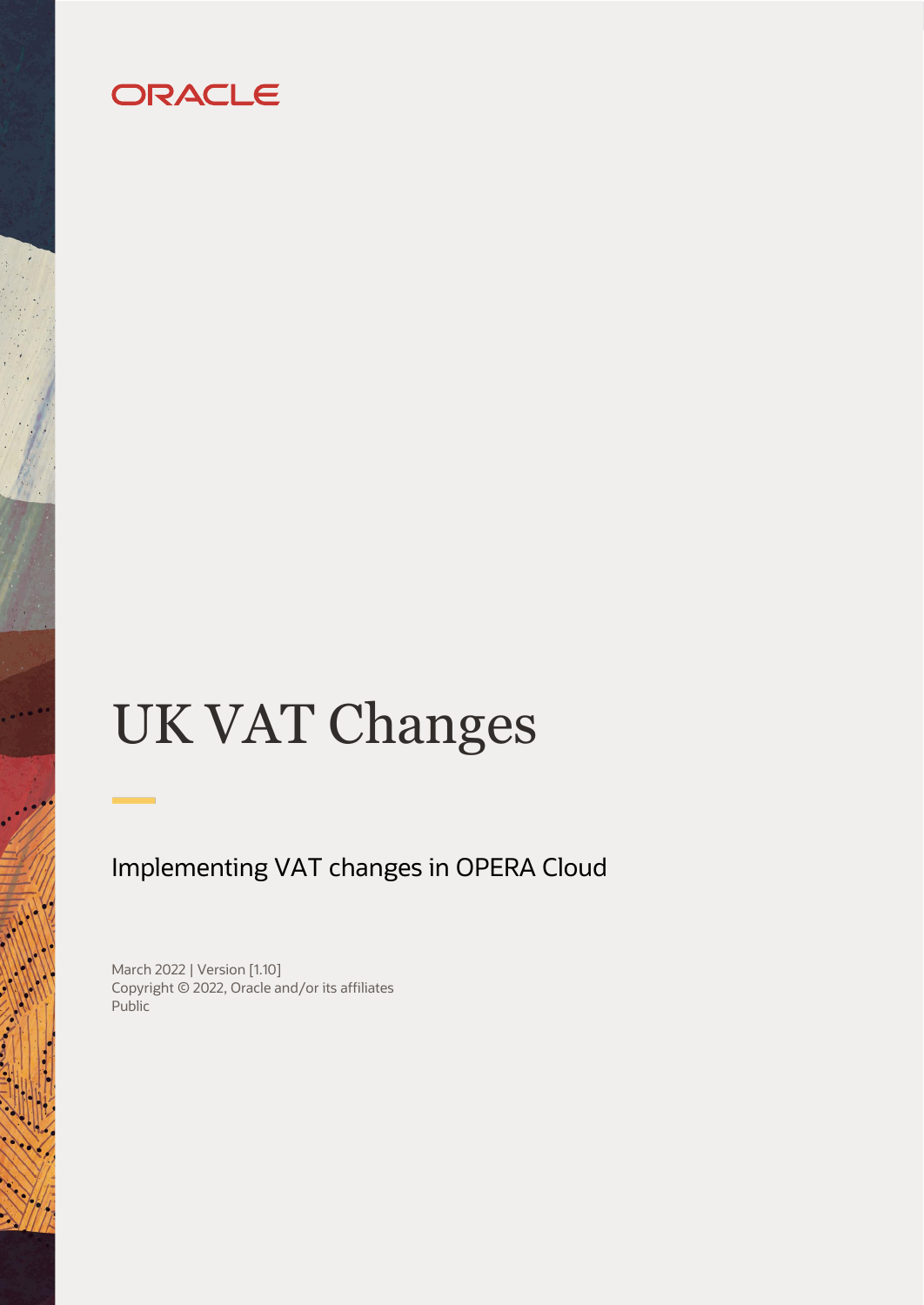# <span id="page-1-0"></span>**PURPOSE STATEMENT**

This document provides an overview of how to amend the configuration of your OPERA system to accommodate the changes in VAT rates reverted to full VAT amount in the UK on April 1<sup>st</sup>, 2022.

### <span id="page-1-1"></span>**DISCLAIMER**

This document in any form, software or printed matter, contains proprietary information that is the exclusive property of Oracle. Your access to and use of this confidential material is subject to the terms and conditions of your Oracle software license and service agreement, which has been executed and with which you agree to comply. This document and information contained herein may not be disclosed, copied, reproduced or distributed to anyone outside Oracle without prior written consent of Oracle. This document is not part of your license agreement nor can it be incorporated into any contractual agreement with Oracle or its subsidiaries or affiliates.

This document is for informational purposes only and is intended solely to assist you in planning for the implementation and upgrade of the product features described. It is not a commitment to deliver any material, code, or functionality, and should not be relied upon in making purchasing decisions. The development, release, and timing of any features or functionality described in this document remains at the sole discretion of Oracle.

Due to the nature of the product architecture, it may not be possible to safely include all features described in this document without risking significant destabilization of the code.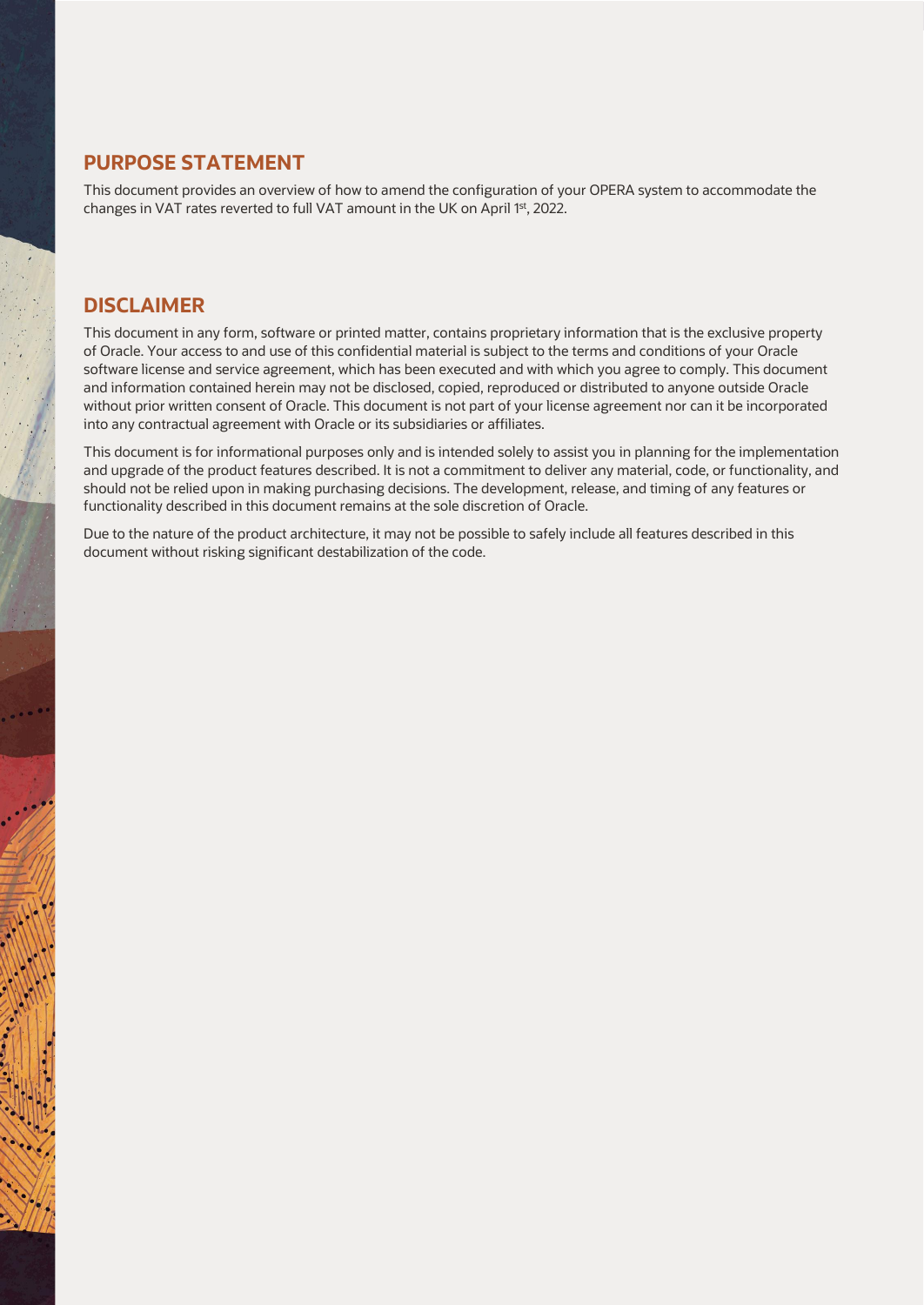# **TABLE OF CONTENTS**

| <b>Purpose Statement</b>                                                                                                                       | 2                |
|------------------------------------------------------------------------------------------------------------------------------------------------|------------------|
| <b>Disclaimer</b>                                                                                                                              | 2                |
| <b>FOLIO AMENDMENTS</b>                                                                                                                        | 4                |
| <b>OVERVIEW</b>                                                                                                                                | 4                |
| <b>PRE-WORK BEFORE APRIL 1ST</b><br>Review Tax Codes<br><b>Review Deposit Tax Transaction Codes</b>                                            | 4<br>4<br>5      |
| <b>CHANGES TO BE MADE ON APRIL 1st</b><br>Update VAT code on Transaction Codes<br>Update VAT for Commissions<br>Checking Everything is Updated | 6<br>6<br>6<br>7 |
| <b>CHANGES TO BE MADE BEFORE NIGHT AUDIT ON APRIL 1st</b><br>Changing VAT on Back Office Codes                                                 | 8<br>8           |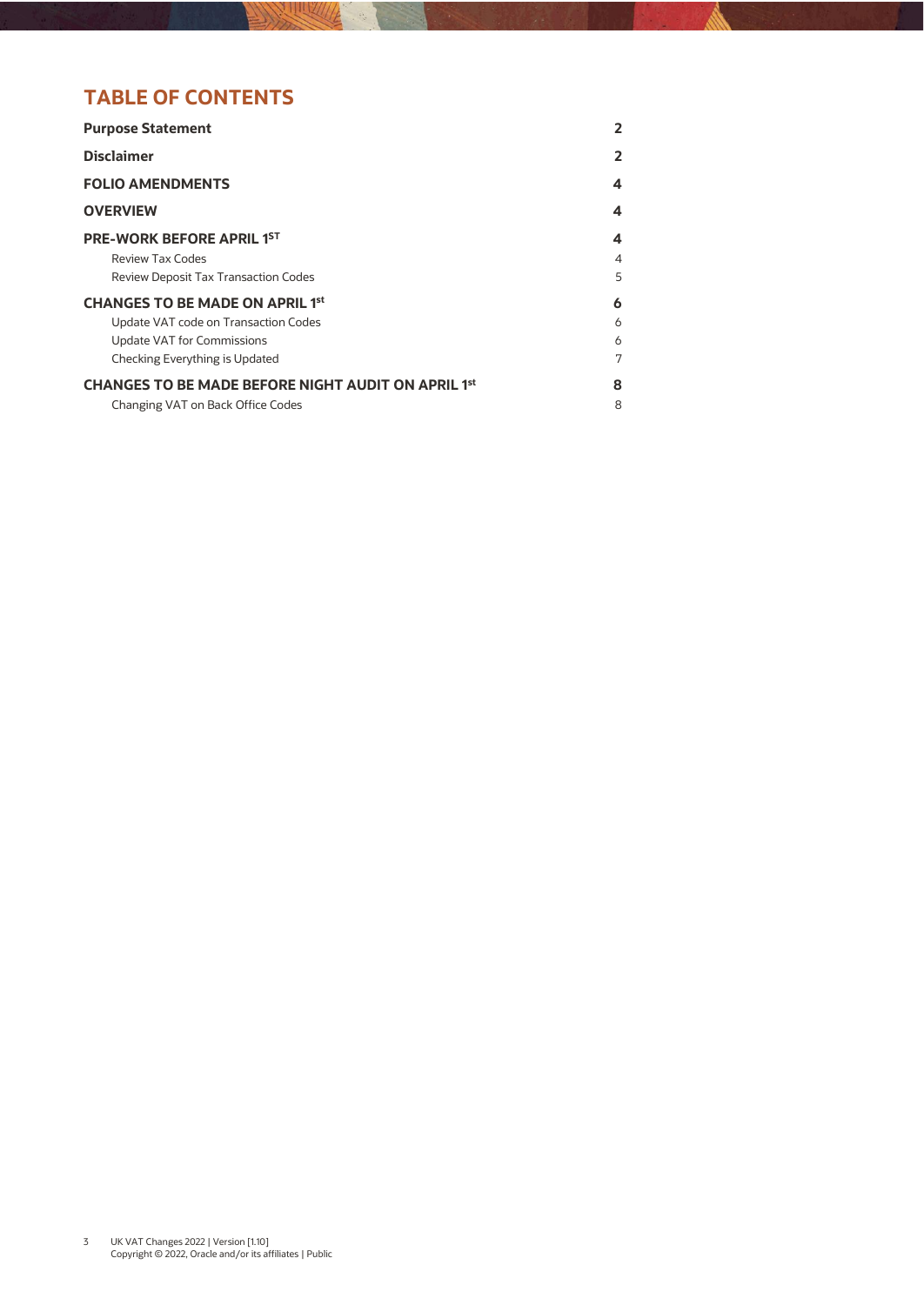#### **IMPORTANT INFORMATION**

#### <span id="page-3-0"></span>**FOLIO AMENDMENTS**

As this VAT change is reverting the formerly reduced VAT levels back to the original VAT, pre-Covid changes, the folios should already have the correct configuration to show the 20% VAT.

If any changes are required to show the 20% VAT percentages on the folio formats, and you are unable to complete this task on your own so therefore would like to request assistance from Oracle Hospitality to make the necessary stationery changes, please purchase 2 hours / units from the on-line store. Please note, this is for folio amendments only.

Please follow this link to access the store:

- [https://shop.oracle.com](https://shop.oracle.com/)
- Change the country to "United Kingdom"
- Select "MICROS Consulting"
- Selec[t Oracle Hospitality Hotel Remote Property Management System Implementation](https://shop.oracle.com/apex/f?p=DSTORE:PRODUCT:::NO:RP,6:P6_LPI,P6_PROD_HIER_ID:128053756104980474850401,128016537132070991130337) (part number B87423)
- Hit "Buy now" and select "Oracle Hospitality OPERA", and the quantity "2".
- Select "Add to Cart" and follow the path to register your business and complete the purchase.

If you do not wish to or are unable to purchase the time from the Oracle on line store using a credit card please refer this request to your Account Manager, if you do not know who this is, then please call +44 (0) 1189 244 156 and we will help locate them for you.

## <span id="page-3-1"></span>**OVERVIEW**

Following the temporary reduction in VAT rates for hospitality which has been in force in the UK since July 15<sup>th</sup>, 2020, the Government announced a gradual return to previous VAT rates. This is to be a two-stage process, with the VAT rates increased to 12.5% on October 1st, 2021, and are now scheduled to revert back to the original 20% on April 1st, 2022.

**For these changes, the user needs to have Administration access in OPERA Cloud**

# <span id="page-3-2"></span>**PRE-WORK BEFORE APRIL 1 ST**

#### <span id="page-3-3"></span>**It is advised the system set up and VAT codes are reviewed prior to the date of the VAT changes:**

#### **Review Tax Codes**

As the VAT is reverting back to its former levels, and there are already transaction codes which are set to the 20% VAT level, this means there should be no requirement to create additional codes for this VAT change. It is advised that the VAT codes are reviewed in advance of the changes to ensure all is prepared to make the changes on the correct date.

From the OPERA Cloud menu select 'Administration' and go to Financial>Transaction Management and from the submenu select Transaction Codes.

Scroll down the codes until you reach the transaction codes which are used for VAT, traditionally these will be in the 7000 range but these may vary per site

| Code | <b>Description</b> | <b>Generates</b><br>Subgroup<br>Group |     |           |                  |  |
|------|--------------------|---------------------------------------|-----|-----------|------------------|--|
|      |                    |                                       |     | Inclusive | <b>Exclusive</b> |  |
| 7000 | <b>VAT 20%</b>     | <b>TAX</b>                            | VAT |           |                  |  |
| 7001 | <b>VAT 4%</b>      | <b>TAX</b>                            | VAT |           |                  |  |
| 7002 | <b>VAT 0%</b>      | <b>TAX</b>                            | VAT |           |                  |  |
| 7003 | VAT Exempt         | <b>TAX</b>                            | VAT |           |                  |  |

For Hotels which offer Reduced VAT rates for long-stay guests, there will also be a code for VAT 4% (in example above this is 7001).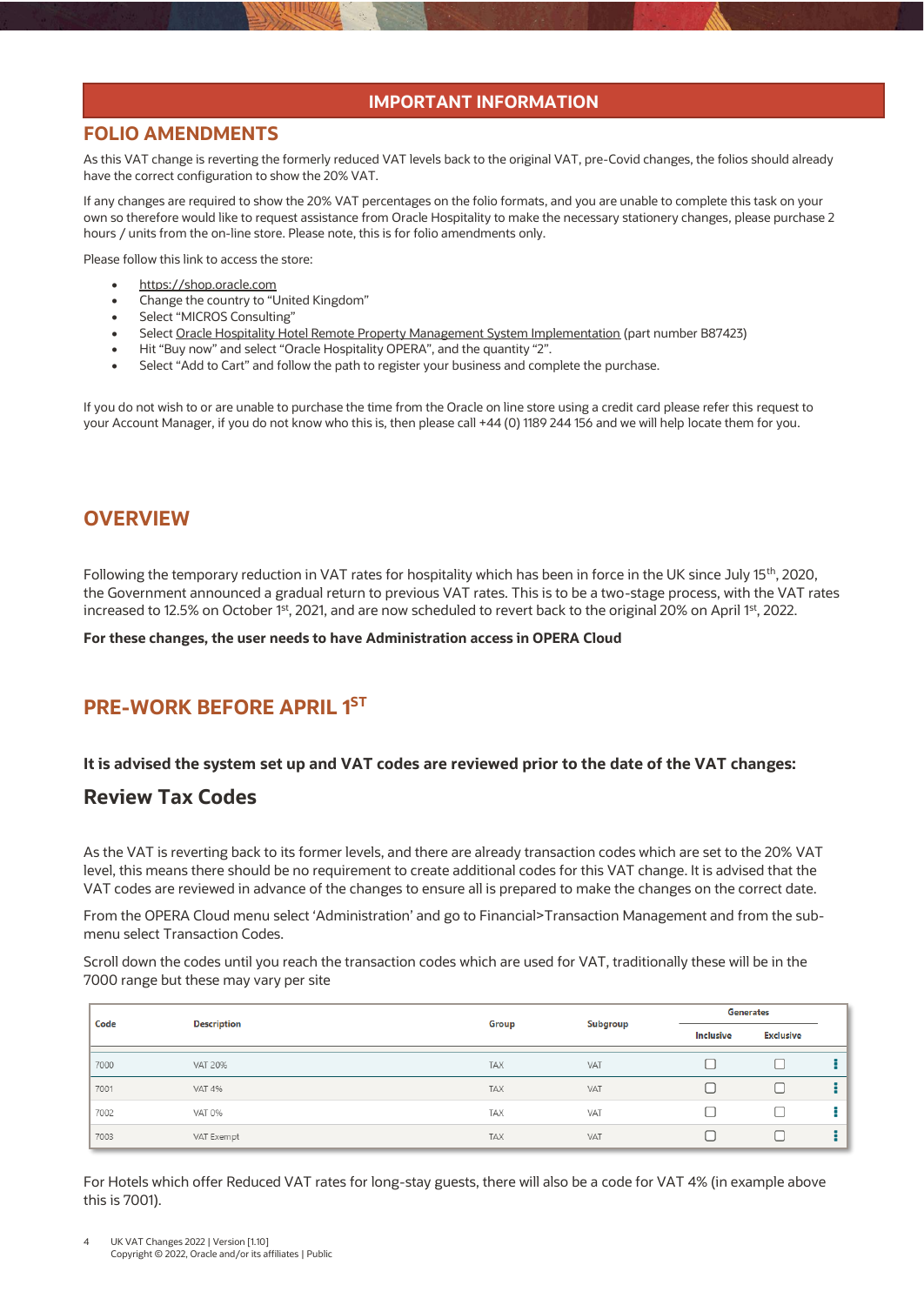# <span id="page-4-0"></span>**Review Deposit Tax Transaction Codes**

If your hotel uses the Deposit Tax function within OPERA Cloud then some additional codes will also be configured for this functionality. This should also be reviewed to ensure the correct codes are still in place from prior to the VAT changes. If you need to check if you use this option, from the OPERA Cloud menu select 'Administration' and go to Enterprise>OPERA Controls. Select the Cashiering group on the left and then scroll down the controls until you see "Deposit Handling" as show below:

If the value for "Advanced Deposit Handling" is "0" then no action is needed, if it is "4" then please complete the tasks below.

Now you have the determined you use the Deposit Tax Function the codes can be reviewed. From the OPERA Cloud menu select 'Administration' and go to Financial>Transaction Management and from the submenu select Transaction Codes. In the description type



"%deposit" and search. You should have several codes returned, the ones to focus on are Deposit VAT or Deposit Tax (usually in the 7000 range) and one for Deposit Revenue. These codes should already be in place from prior to the VAT reductions.

| Code | <b>Description</b> | <b>Generates</b><br>Subgroup<br>Group |            |           |                  |  |
|------|--------------------|---------------------------------------|------------|-----------|------------------|--|
|      |                    |                                       |            | Inclusive | <b>Exclusive</b> |  |
| 1002 | Deposit Revenue    | <b>REV</b>                            | ACC        | ☑         |                  |  |
| 7010 | Deposit VAT 20%    | <b>REV</b>                            | TAX        |           |                  |  |
| 9940 | Deposit Matured    | PAY                                   | <b>INP</b> |           |                  |  |
|      |                    |                                       |            |           |                  |  |

To review which codes will require the VAT levels amending, go to Reports and Manage Reports. In the 'Report Group' select 'Configuration' and locate the report which has the REP name of 'CF\_TRXCODES2'.

Click on "Preview/Download" and on each accommodation/Food or non-alcoholic beverage code you should see 12.50 as highlighted below. These codes will need amending back to 20% on the date of the VAT change (April 1st).

In addition, as mentioned above, any Deposit Revenue codes and Long Stay Accommodation codes will also need amending (to 20% and 4%).

|     | Ty. Group | Subgr. | Tv.          | Sub Trn. | Description                           | Rev Cash Man Def Gen | Value Flat / Perd |  |
|-----|-----------|--------|--------------|----------|---------------------------------------|----------------------|-------------------|--|
| - C | RM        | RM     | $\mathbf{L}$ | 1000     | Room Rate Tax Inclusive<br>Generate 1 | Y                    | 12.50             |  |

The system is now reviewed and ready for the changes on April 1<sup>st</sup>.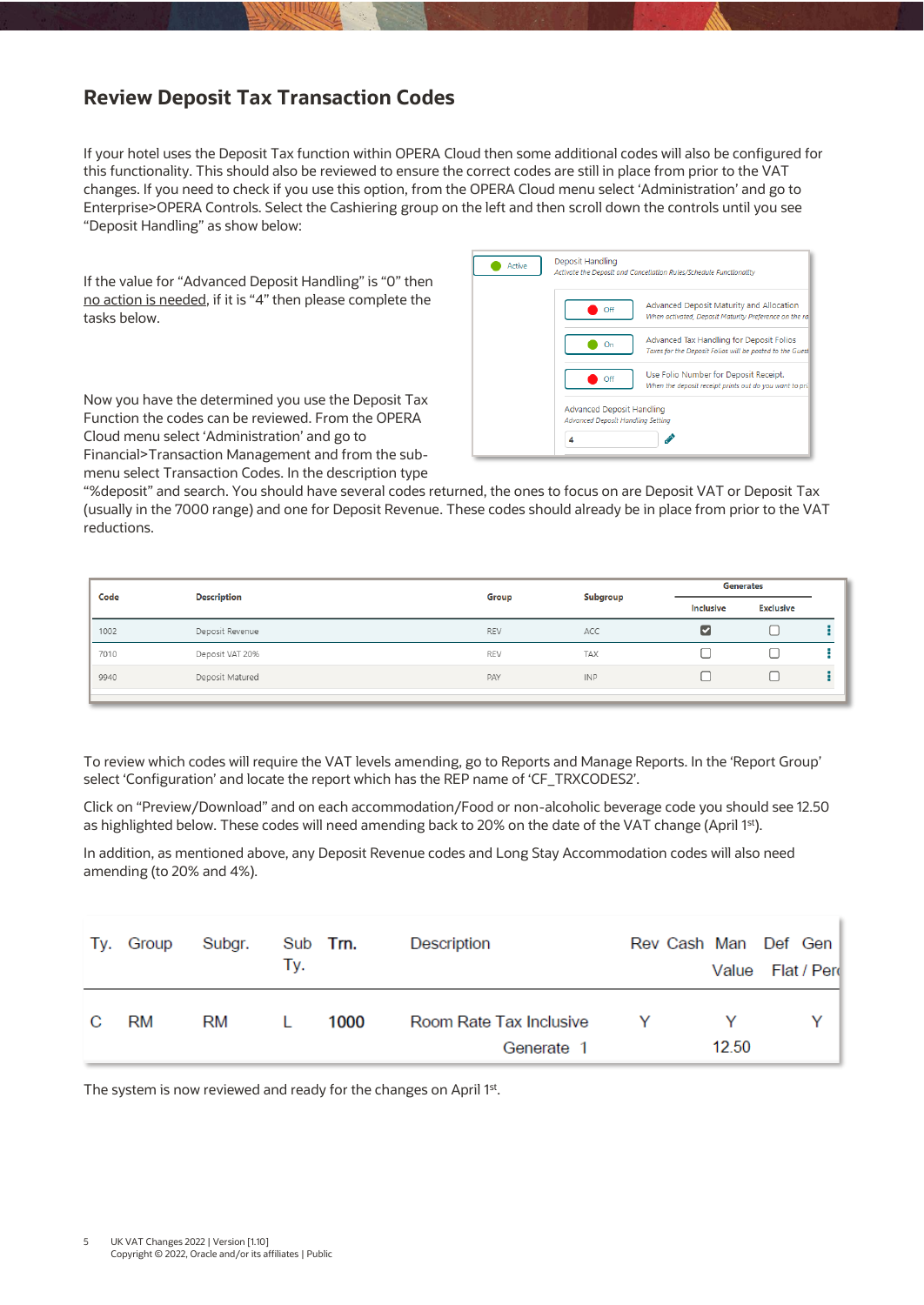# <span id="page-5-0"></span>**CHANGES TO BE MADE ON APRIL 1 ST**

**After the Night Audit on March 31st , and as soon as possible on April 1 st , the changes below must be completed, assuming the system has been reviewed previously and the pre-existing 20% VAT codes are in place.**

# <span id="page-5-1"></span>**Update VAT code on Transaction Codes**

From the OPERA Cloud menu select 'Administration' and go to Financial>Transaction Management and from the submenu select Transaction Codes.

Starting at the top of the list, generally code 1000 for Accommodation – click on the Actions option and then "View", scroll down to the "Generates" section and on the line for 12.5% click on the Action button and "Edit"

|   | Generates                      |                    |                     | l-l          |
|---|--------------------------------|--------------------|---------------------|--------------|
|   |                                |                    |                     | New <b>E</b> |
|   | View Options<br>Generates Code | <b>Description</b> | <b>Generated By</b> |              |
| о | 8000                           | VAT - 12.5%        | Code                |              |
|   |                                |                    |                     | Edit         |
|   | Sub-Total 1                    |                    |                     | Delete       |

In the "Generates code" overtype the existing code with the 20% VAT code which in our example is 7000, then change the percentage to 20 and click "Save" then "Back" and move onto the next transaction code which needs updating and Repeat the same process of selecting "Generates" and amend to the 20% VAT code and change the percentage to "20".

All codes associated with the accommodation posting, food elements and non-alcoholic codes need to be updated. All other codes unless specified by HMRC should have previously remained at 20% or 0% or Exempt as per your current setup.

If your hotel does offer Reduced VAT rates for long-stay guests (as identified in the pre-work) then you need to locate the Accommodation Long Stay transaction code which would be in the similar range as Accommodation and edit the transaction code as detailed above and amend the Generates code to the 4% VAT code (which in our example is 7001) and change the percentage to "4".

Some hotels have also previously used an automatic update of VAT after the 28<sup>th</sup> night of the stay. During the period of reduced VAT this was removed and replaced with a manual process to accommodate the VAT changes. Now the VAT levels have returned to the original levels this functionality can be utilized again.

Should you require assistance configuring the automated long stay VAT functionality, Oracle Hospitality can provide a documented process.

# <span id="page-5-2"></span>**Update VAT for Commissions**

If your hotel uses the Commission module the Tax in here also needs updating back to 20%, as shown below. From the OPERA Cloud menu select 'Administration' and go to Financial>Commission Management and from the sub-menu select Commission Codes; click "Search".

|     | View Options     |                           |                    |        |        |                |  |
|-----|------------------|---------------------------|--------------------|--------|--------|----------------|--|
|     | Code             | <b>Description</b>        | <b>Based On</b>    | Amount | Tax %  | <b>Default</b> |  |
| 10P |                  | 10% Commission            | REVENUE            |        | 20.00% | ⊵              |  |
| 12P |                  | 12 Percent Commission     | REVENUE            |        |        |                |  |
|     | CB <sub>10</sub> | C&B 10 Percent Commission | REVENUE            |        |        |                |  |
|     | <b>NON</b>       | Non Commissionable        | <b>RESERVATION</b> |        |        |                |  |

If none of the commission codes have a Tax% value shown then you can skip this section.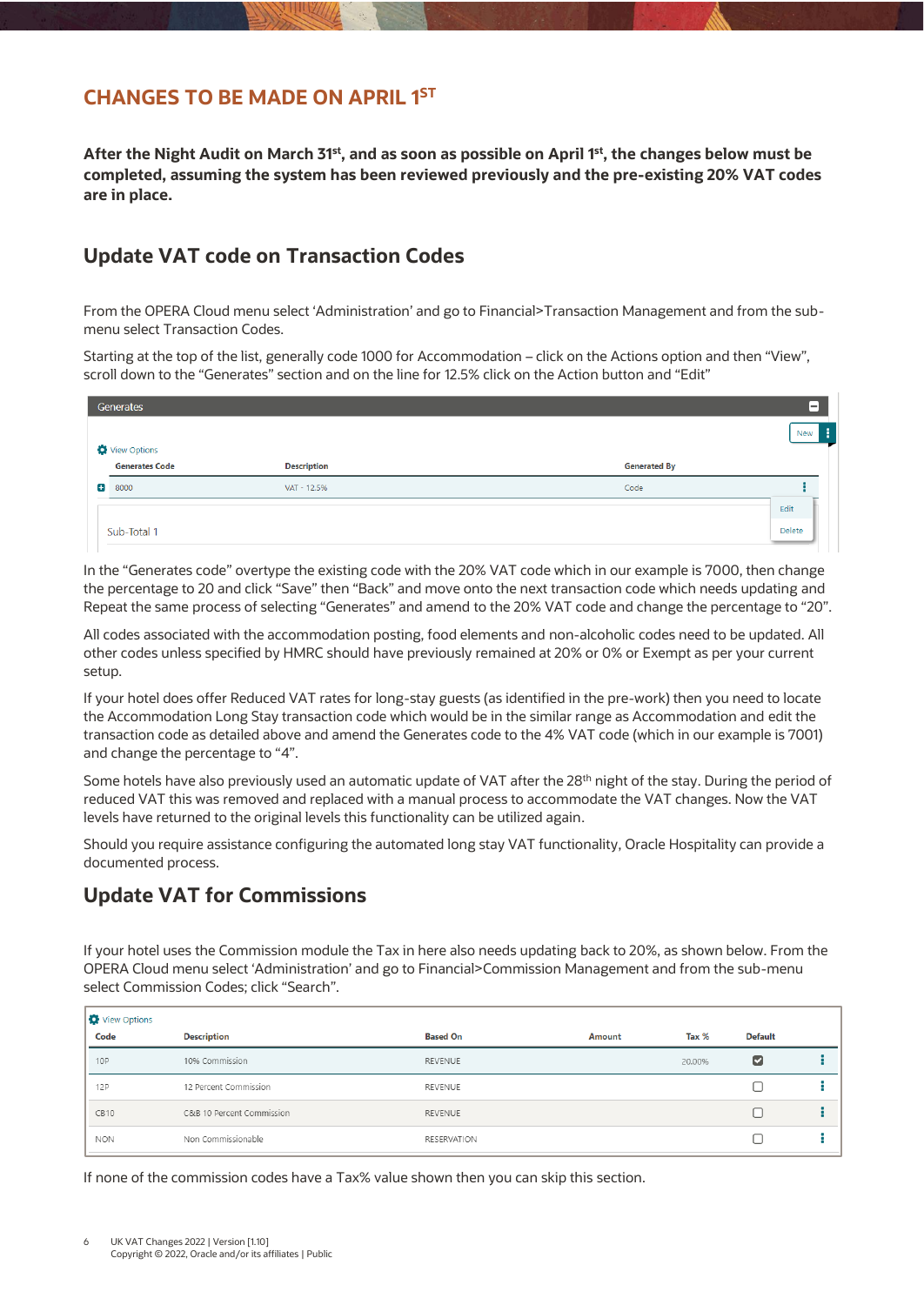If on the screen you have any items shown with a Tax % of 12.5%, click on the actions button for that line and "Edit", change the Tax %, showing as 12.5% below, to 20% and then click on "Save" at the bottom of the screen, repeating for any other codes

| * Required Field                         |                                         |                      |
|------------------------------------------|-----------------------------------------|----------------------|
| Property                                 | * Description                           | <b>Hold Status</b>   |
| <b>LONDON</b>                            | <b>10% Commission</b>                   | Always               |
| Code                                     | $\star$ Sequence                        | Accounts Receivables |
| <b>10P</b>                               | $1 +$<br>-                              | Prepaid              |
| <b>Reservation History Records</b>       |                                         |                      |
| <b>Commission Paid</b>                   | Amount                                  |                      |
| <b>O</b> Per Night<br>O Per Stay         | Percentage $\blacktriangledown$         |                      |
| Commission Calculation                   |                                         |                      |
| <b>Based On</b>                          | Tax %                                   |                      |
| <b>O</b> Revenue<br><b>O</b> Reservation | $12.50\% +$<br>$\overline{\phantom{0}}$ |                      |
|                                          |                                         |                      |

# <span id="page-6-0"></span>**Checking Everything is Updated**

To make sure you have completed the changes correctly, log into OPERA Cloud application and go to Reports and Run Reports. In the 'Report Group' select 'Configuration' and locate the report which has the REP name of 'CF\_TRXCODES2'.

Click on "Preview/Download" and on each accommodation/Food or non-alcoholic beverage code you should now see 20.00 and the correct transaction code for the as highlighted below:

| Trn. | <b>Description</b> |   |       | Rev Cash Man Def Gen Class1 M |  |
|------|--------------------|---|-------|-------------------------------|--|
|      |                    |   |       | Value Flat / Percentage       |  |
| 1000 | Room Charge        | v |       |                               |  |
|      | Generate 1         |   | 20.00 | P                             |  |

If any codes have been missed that should be at 20%, please go back to th[e transaction code](#page-5-1) and update it.

It is advised that a resync of the inventory is ran for the changes to be reflected in the forecast reports. To complete a resync, access Toolbox in the side bar menu. From here navigate to Utilities > Synchronization > Inventory. Enter the property code (if not already populated), From Date and To Date then click start. It is recommended to run the resync from the current system date until 31/12/25.



## **Your system is now ready to be used with original VAT rate back in place**

Please review the following page if your hotel uses a Back Office Interface to system such as Sage/SAP etc.